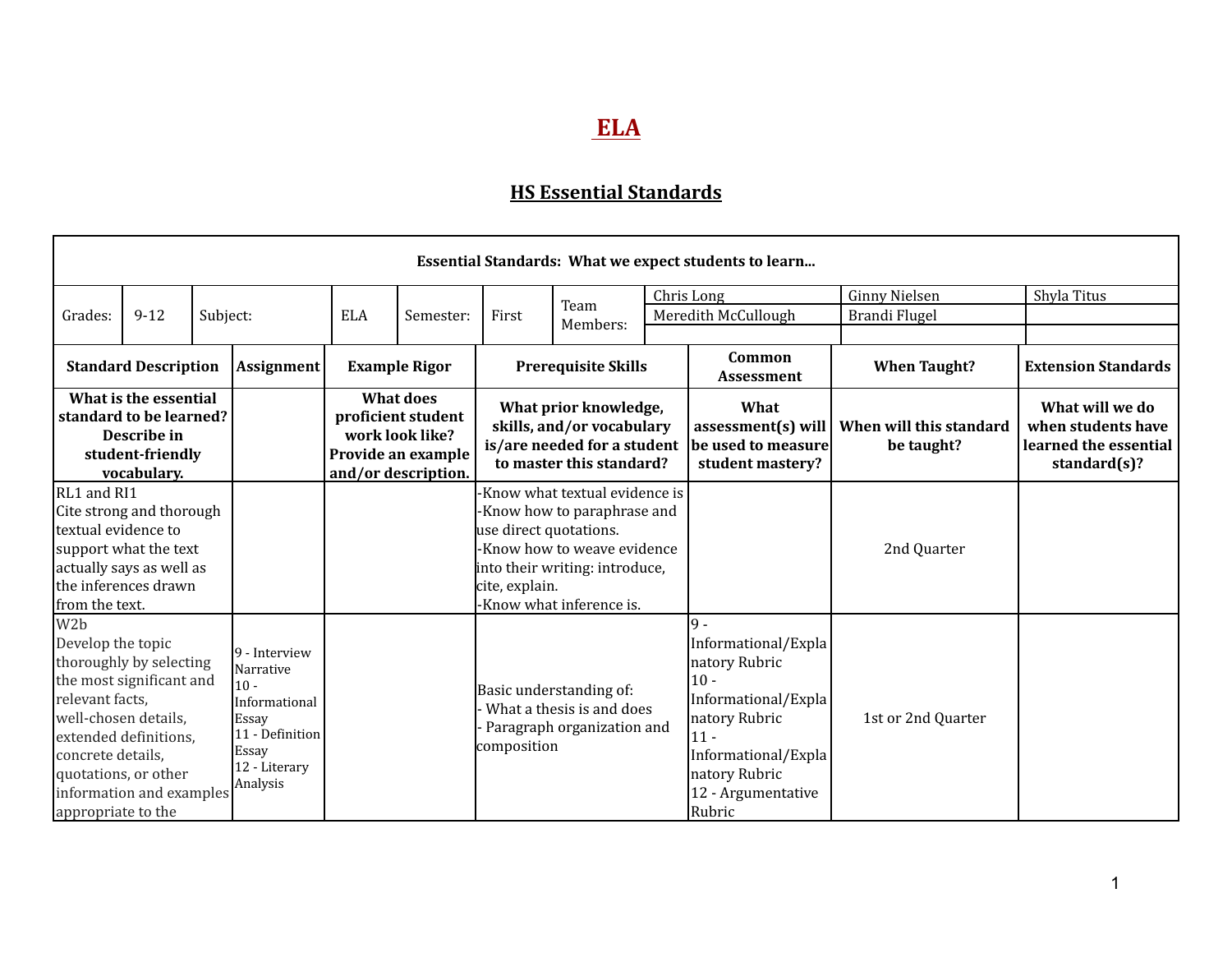| audience's knowledge of<br>topic.                                                                                                                                                                                                                                                             |                                                                            |                                                                                                                                                                                                                     |                    |  |
|-----------------------------------------------------------------------------------------------------------------------------------------------------------------------------------------------------------------------------------------------------------------------------------------------|----------------------------------------------------------------------------|---------------------------------------------------------------------------------------------------------------------------------------------------------------------------------------------------------------------|--------------------|--|
| L1<br>Demonstrate command of 10 - Colon<br>the conventions of<br>standard English<br>grammar and usage when Misplaced<br>writing or speaking.                                                                                                                                                 | 19 -<br>Parallelism<br>$ 11 -$<br>Dangling and<br>Modifiers<br>12 - Commas | Basic understanding of:<br>9 - Parts of speech<br>-What a gerund is<br>$10 -$<br>11 - What a modifier is.<br>What a subject is.<br>$12 -$<br>-Sentence fragments<br>-Run-on sentences<br>-Standard rules for commas | 1st or 2nd Quarter |  |
| SL4<br>Present information,<br>findings, and supporting<br>evidence clearly,<br>concisely, and logically<br>such that listeners can<br>follow the line of<br>reasoning and the<br>organization,<br>development, substance,<br>and style are appropriate<br>to purpose, audience, and<br>task. |                                                                            |                                                                                                                                                                                                                     | 1st or 2nd Quarter |  |

| Essential Standards Chart: What is it we expect students to learn? |          |                 |  |           |          |      |            |               |  |
|--------------------------------------------------------------------|----------|-----------------|--|-----------|----------|------|------------|---------------|--|
| Grades:                                                            | $9 - 12$ | Subject:<br>ELA |  | Semester: | Second   | Team | Chris Long | Ginny Nielsen |  |
|                                                                    |          |                 |  |           |          |      |            | Brandi Flugel |  |
|                                                                    |          |                 |  |           | Members: |      |            |               |  |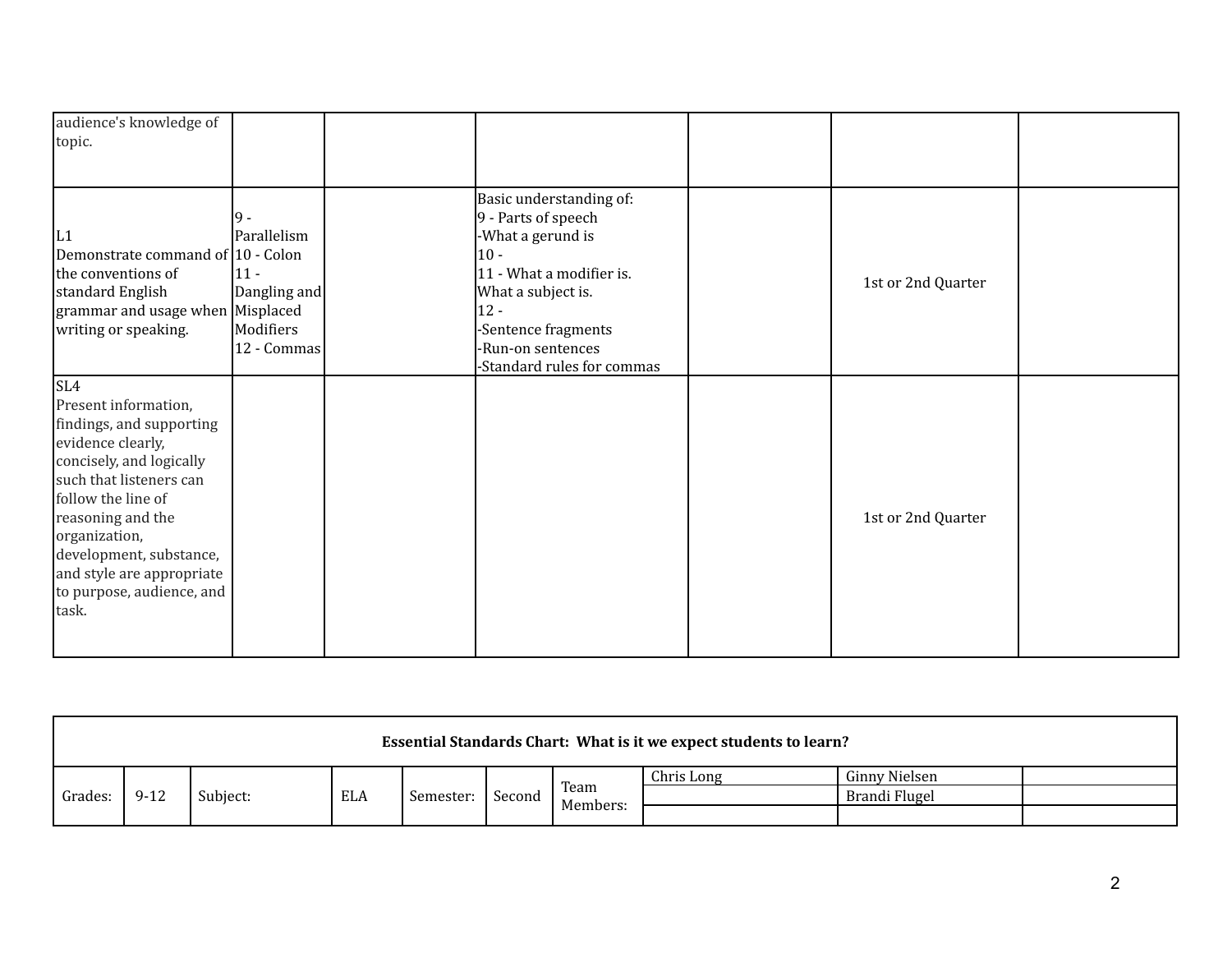| <b>Standard Description</b>                                                                                                                                                                                                                                                                                                                                                                                                                                                                                                                      | <b>Assignment</b> | <b>Example Rigor</b>                                                                                      | <b>Prerequisite Skills</b>                                                                                    | Common<br>Assessment                                                 | <b>When Taught?</b>                   | <b>Extension Standards</b>                                                         |
|--------------------------------------------------------------------------------------------------------------------------------------------------------------------------------------------------------------------------------------------------------------------------------------------------------------------------------------------------------------------------------------------------------------------------------------------------------------------------------------------------------------------------------------------------|-------------------|-----------------------------------------------------------------------------------------------------------|---------------------------------------------------------------------------------------------------------------|----------------------------------------------------------------------|---------------------------------------|------------------------------------------------------------------------------------|
| What is the essential<br>standard to be learned?<br>Describe in<br>student-friendly<br>vocabulary.                                                                                                                                                                                                                                                                                                                                                                                                                                               |                   | <b>What does</b><br>proficient student<br>work look like?<br>Provide an<br>example and/or<br>description. | What prior knowledge, skills,<br>and/or vocabulary is/are<br>needed for a student to<br>master this standard? | What<br>assessment(s) will<br>be used to measure<br>student mastery? | When will this standard<br>be taught? | What will we do when<br>students have learned<br>the essential<br>standard $(s)$ ? |
| RI/RL 10 By the end of<br>the grades, read and<br>comprehend literature,<br>including stories, dramas,<br>and poems, in the grade<br>level text complexity band<br>proficiently, with<br>scaffolding as needed at<br>the high end of the range,<br>or independently and<br>proficiently (RL); By the<br>end of the grades, read<br>and comprehend literary<br>nonfiction in the grade<br>level text complexity band<br>proficiently, with<br>scaffolding as needed at<br>the high end of the range,<br>or independently and<br>proficiently (RI) |                   |                                                                                                           |                                                                                                               |                                                                      |                                       |                                                                                    |
| W 7 Conduct short as well<br>as more sustained<br>research projects to<br>answer a question<br>(including a<br>self-generated question)<br>or solve a problem;<br>narrow or broaden the                                                                                                                                                                                                                                                                                                                                                          |                   |                                                                                                           |                                                                                                               |                                                                      |                                       |                                                                                    |